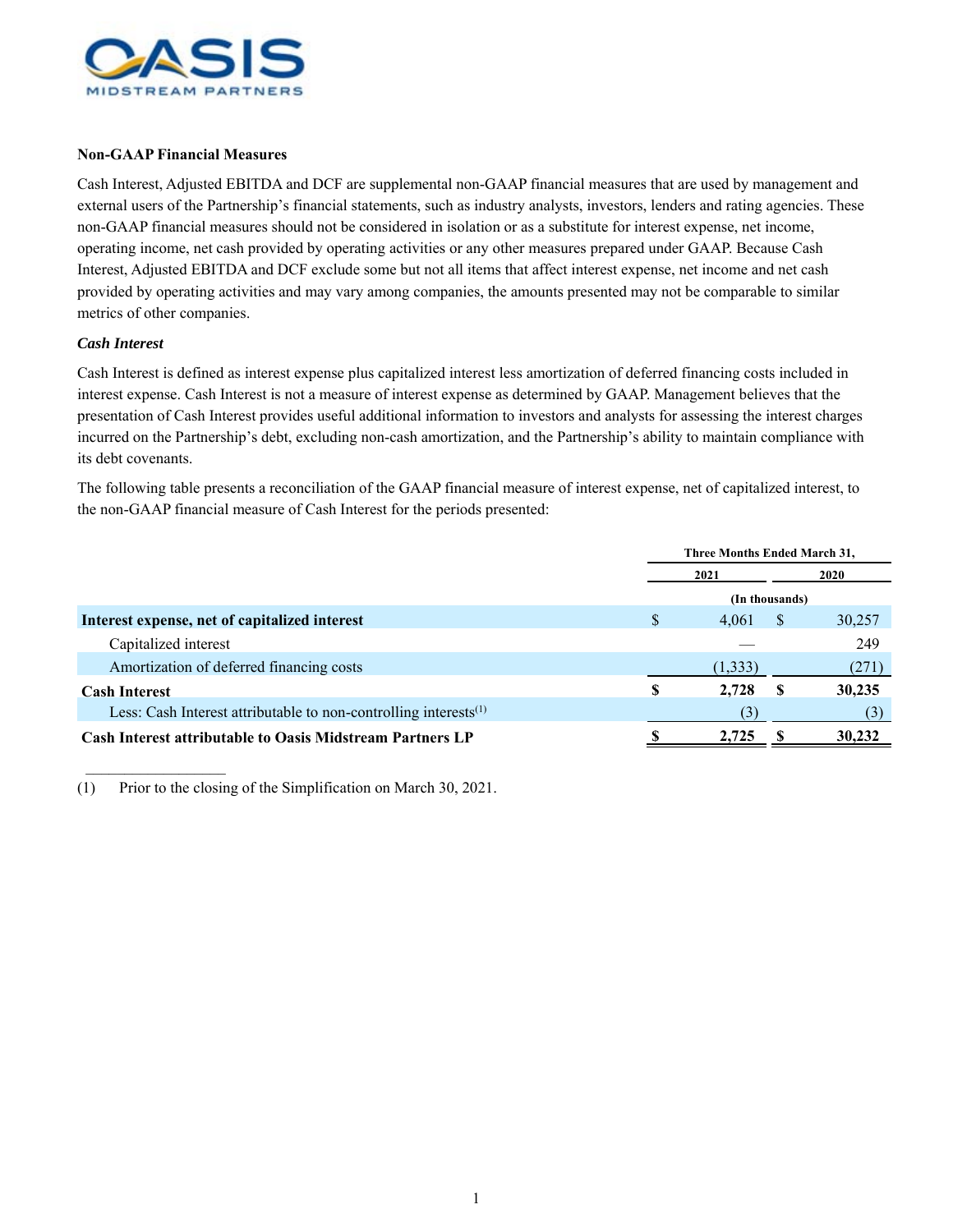

## *Adjusted EBITDA*

Adjusted EBITDA is a supplemental non-GAAP financial measure that is used by management and external users of the Partnership's financial statements, such as industry analysts, investors, lenders and rating agencies. The Partnership defines Adjusted EBITDA as earnings before interest expense (net of capitalized interest), income taxes, depreciation, amortization, equity-based compensation expenses and other similar non-cash adjustments. Adjusted EBITDA should not be considered an alternative to net income, net cash provided by operating activities or any other measure of financial performance or liquidity presented in accordance with GAAP. Management believes that the presentation of Adjusted EBITDA provides information useful to investors and analysts for assessing the Partnership's results of operations, financial performance and its ability to generate cash from its business operations without regard to its financing methods or capital structure, coupled with the Partnership's ability to maintain compliance with its debt covenants. The GAAP measures most directly comparable to Adjusted EBITDA are net income and net cash provided by operating activities.

## *Distributable Cash Flow ("DCF") and Free Cash Flow ("FCF")*

DCF and FCF are supplemental non-GAAP financial measures that are used by management and external users of the Partnership's financial statements, such as industry analysts, investors, lenders and rating agencies. The Partnership defines DCF as Adjusted EBITDA attributable to the Partnership less Cash Interest attributable to the Partnership and maintenance capital expenditures attributable to the Partnership. The Partnership defines FCF as DCF less expansion capital expenditures attributable to the Partnership and unitholder distributions. DCF and FCF should not be considered alternatives to net income, net cash provided by operating activities or any other measure of financial performance or liquidity presented in accordance with GAAP. Management believes that the presentation of DCF and FCF provide information useful to investors and analysts for assessing the Partnership's results of operations, financial performance and ability to generate cash from its business operations without regard to its financing methods or capital structure, coupled with the Partnerships ability to make distributions to its unitholders. The GAAP measures most directly comparable to DCF and FCF are net income and net cash provided by operating activities.

The following table presents reconciliations of the GAAP financial measures of net income (loss) and net cash provided by operating activities to the non-GAAP financial measures of Adjusted EBITDA, DCF and FCF for the periods presented:

|                                                                                |              | <b>Three Months Ended March 31.</b> |               |          |  |
|--------------------------------------------------------------------------------|--------------|-------------------------------------|---------------|----------|--|
|                                                                                |              | 2021                                |               | 2020     |  |
|                                                                                |              | (In thousands)                      |               |          |  |
| Net income (loss)                                                              | $\mathbb{S}$ | 42,926                              | $\mathcal{S}$ | (69,359) |  |
| Depreciation and amortization                                                  |              | 8,985                               |               | 10,197   |  |
| Impairment                                                                     |              |                                     |               | 101,767  |  |
| Equity-based compensation expenses                                             |              | 487                                 |               | 66       |  |
| Interest expense, net of capitalized interest                                  |              | 4,061                               |               | 30,257   |  |
| <b>Adjusted EBITDA</b>                                                         |              | 56,459                              |               | 72,928   |  |
| Less: Adjusted EBITDA attributable to non-controlling interests <sup>(1)</sup> |              | 20,572                              |               | 26,538   |  |
| <b>Adjusted EBITDA attributable to Oasis Midstream Partners LP</b>             |              | 35,887                              |               | 46,390   |  |
| Cash interest attributable to Oasis Midstream Partners LP                      |              | 2,725                               |               | 30,232   |  |
| Maintenance capital expenditures attributable to Oasis Midstream Partners LP   |              | 174                                 |               | 1,433    |  |
| <b>Distributable Cash Flow</b>                                                 |              | 32,988                              |               | 14,725   |  |